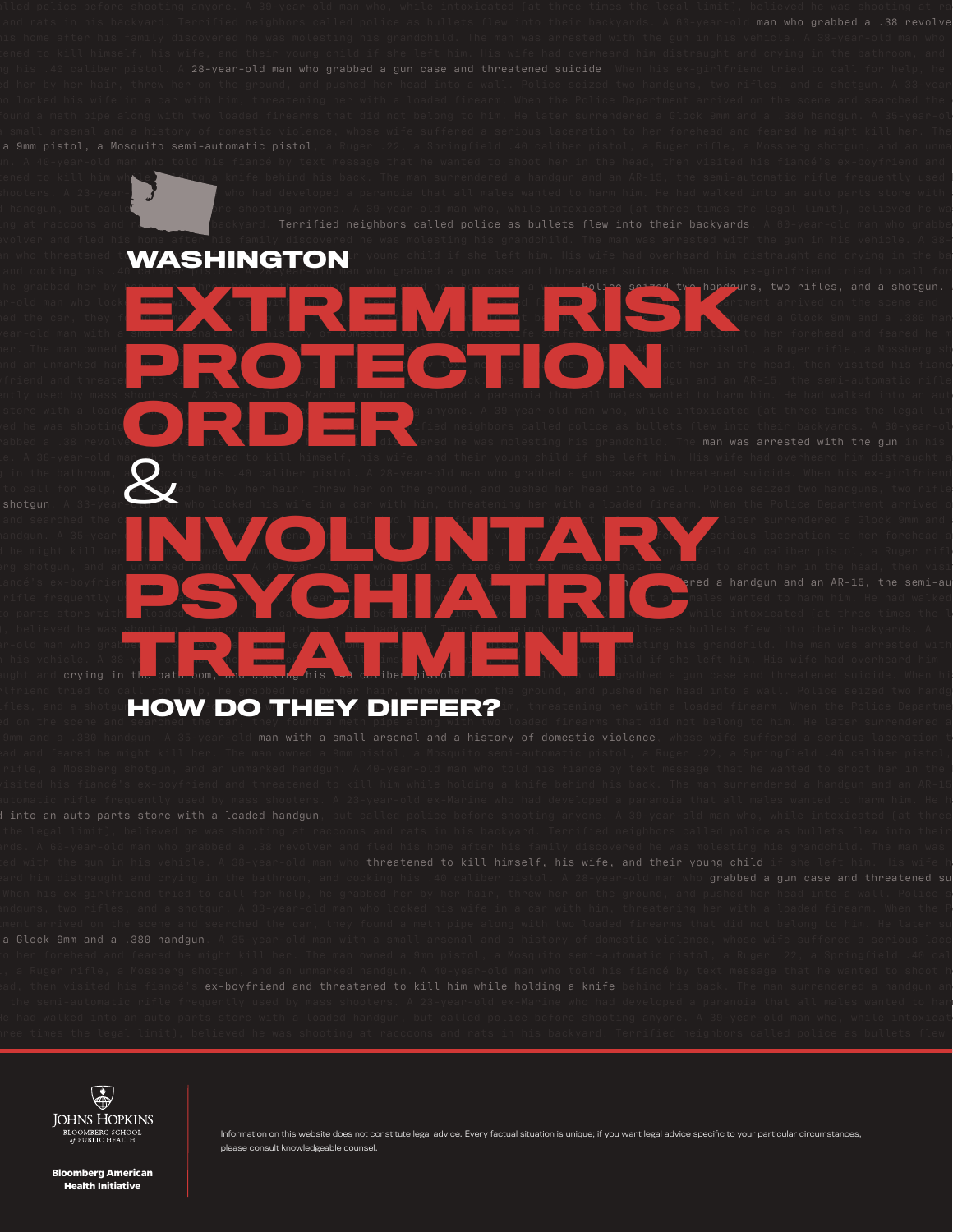

# Extreme Risk Protection Orders (ERPOs) temporarily remove firearms from individuals at risk of harming themselves or others. Criteria for an ERPO focus on dangerous behaviors, not mental illness diagnoses.

Court-ordered mental health evaluation and treatment, including 72-hour detention for evaluation and treatment and 14-day involuntary inpatient treatment, are primarily concerned with ensuring that a person with a suspected or diagnosed mental illness receives appropriate treatment.

## WHAT IS AN EXTREME RISK PROTECTION ORDER?

In Washington, an ERPO1 is a civil order that temporarily prohibits individuals who pose a significant danger of injuring themselves (including suicide) or others from purchasing and possessing a firearm or attempting to do so.

## 14-DAY INVOLUNTARY INPATIENT TREATMENT

In Washington, 14-day involuntary inpatient treatment (or commitment) or 90 days of less restrictive alternative treatment,<sup>4</sup> may be ordered if the court finds that an individual, as a result of a mental disorder or substance use disorder, presents a likelihood of serious harm to self (including suicide) or others or is gravely disabled, and that treatment either involuntary commitment or a less restrictive alternative treatment — is in the best interest of the individual or others.

At the end of 14-day involuntary inpatient treatment, additional treatment options — further commitment or less restrictive alternative treatment - may be available following another hearing.<sup>5</sup>

### 72-HOUR INVOLUNTARY INPATIENT TREATMENT

In Washington, detention for 72-hour evaluation and treatment occurs under two types of scenarios, an initial detention that involves the court, and an emergency detention that does not involve the court.

#### Initial Detention2

In Washington, a designated crisis responder (hereafter, designated mental health professional) may petition the court to detain a person for evaluation and treatment for no longer than 72 hours if it is alleged that the person, as a result of a mental disorder and/or substance use disorder, presents a likelihood of serious harm to self or others. However, if there is an imminent likelihood of serious harm to self or others, emergency detention is available.

#### Emergency Detention3

Where it is alleged that a person, as a result of a mental disorder and/or substance use disorder presents an "imminent likelihood of serious harm, or is in imminent danger" to self or others, a designated mental health professional may, without petitioning the court, take the individual (or cause the individual to be taken) into emergency custody for evaluation and treatment for no longer than 72 hours.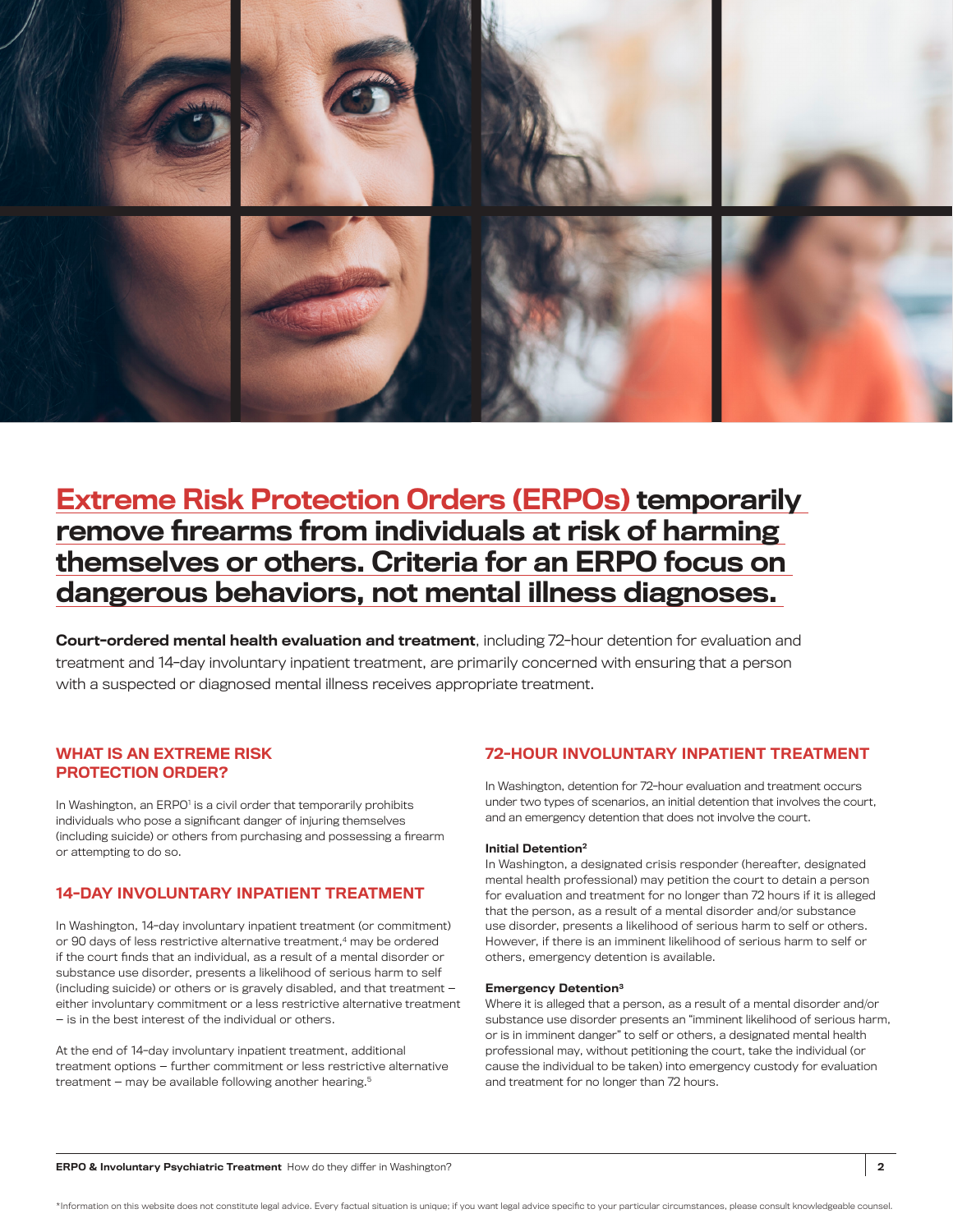### HOW ARE ERPOS DIFFERENT?

#### **Petitioners**

Family and household members and law enforcement officers may petition for an ERPO.6

#### Criteria considered

An ERPO petitioner must establish that a respondent poses a significant danger of harm to self (including suicide) or others, and does not require that a petitioner suspect or prove that the respondent has a mental disorder. The court will consider: recent acts or threats of violence toward self or others, violation of a protection order or no-contact order, and conviction for a crime that constitutes domestic violence, among others.7

#### Judicial review

An ERPO is issued after a judicial officer has reviewed a petition, heard from any witnesses, and at the final hearing (of which the respondent received notice) the respondent has had the opportunity to be heard.

#### Firearm prohibition

ERPO respondents are prohibited from purchasing and possessing firearms for the duration of the order and must surrender their firearms and concealed pistol license upon execution of the order.<sup>8</sup>

## **DEFINITIONS**

Designated Crisis Responder: A mental health professional appointed by the county, an entity appointed by the county, or the behavioral health organization to perform the duties specified in this chapter.19

### HOW IS INVOLUNTARY PSYCHIATRIC TREATMENT DIFFERENT?

#### **Petitioners**

Designated mental health professionals, and in some situations, immediate family members, guardians, or conservators, may petition for initial or emergency detention for 72-hour evaluation and treatment.<sup>9</sup>

Designated mental health professionals, and professional staff of the facility who conducted the initial evaluation of the individual, may petition for 14-day involuntary inpatient treatment or 90-day less restrictive alternative treatment.<sup>10</sup>

#### Criteria considered

A petitioner for initial detention for 72-hour evaluation and treatment must allege that as a result of a mental disorder or substance use disorder the individual presents a likelihood of serious harm to self or others, or is gravely disabled.11 A petitioner for emergency detention for 72-hour evaluation and treatment must allege that as a result of a mental disorder or substance use disorder, the individual presents an imminent likelihood of serious harm to self or others, or that as a result of being gravely disabled, is in imminent danger.

A petitioner for 14-day involuntary inpatient treatment must allege that the individual, as a result of a mental disorder or substance use disorder, presents a likelihood of serious harm to self or others, or is gravely disabled, and that there are no less restrictive alternatives to involuntary detention that are in the best interest of the individual or others.<sup>12</sup> A petitioner for 90 days of involuntary less-restrictive alternative treatment must allege that the individual, as a result of a mental disorder or substance use disorder, presents a likelihood of serious harm to self or others, is gravely disabled, or is in need of assisted outpatient behavioral health treatment.<sup>13</sup> A petition for 14-day involuntary inpatient treatment, or 90 days of less restrictive alternative treatment, must be signed by two health professionals.

#### Judicial review

An individual who presents an imminent likelihood of serious harm may be taken into emergency custody without judicial review for emergency 72-hour evaluation and treatment.<sup>14</sup> An individual who presents a likelihood of serious harm may be detained for an initial 72-hour evaluation and treatment after a judge reviews the petition.<sup>15</sup>

Where a petition has been filed for 14-day involuntary inpatient treatment, or 90 days of less restrictive alternative treatment, a hearing must be held within 72 hours of the initial detention for evaluation and treatment to determine if the individual presents a likelihood of serious harm to self or others, or is gravely disabled, as a result of a mental disorder or substance use disorder, and treatment — either involuntary treatment or less restrictive alternative treatment  $-$  is in the individual's best interest.<sup>16</sup>

#### Firearm prohibition

A person detained for 72-hour evaluation and treatment is prohibited from purchasing and possessing firearms for six months and must surrender their firearms and concealed pistol license upon oral and written notice.<sup>17</sup>

A person committed for 14-day involuntary inpatient treatment, or 90 days of less restrictive alternative treatment, following the initial 72-hour evaluation and treatment, is prohibited from purchasing and possessing firearms until they petition the court and are granted relief from the firearm prohibition.<sup>18</sup> Upon commitment, they must surrender their concealed pistol license and firearms, which will be returned only after they petition for and are granted relief.<sup>19</sup>